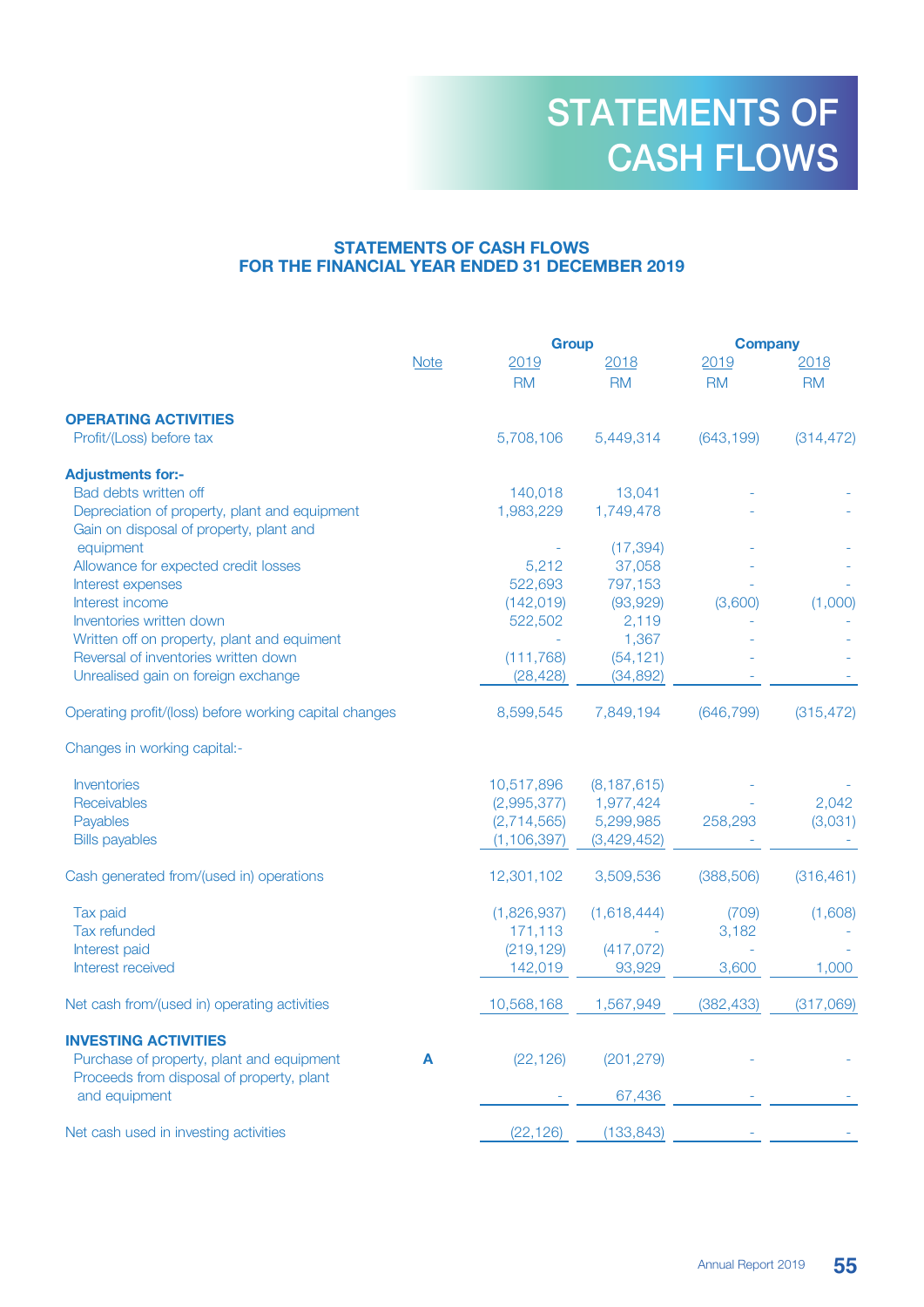## STATEMENTS OF CASH FLOWS FOR THE FINANCIAL YEAR ENDED 31 DECEMBER 2019 (CONT'D)

|                                              |             | <b>Group</b>      |                   | <b>Company</b>    |                   |
|----------------------------------------------|-------------|-------------------|-------------------|-------------------|-------------------|
|                                              | <b>Note</b> | 2019<br><b>RM</b> | 2018<br><b>RM</b> | 2019<br><b>RM</b> | 2018<br><b>RM</b> |
| <b>FINANCING ACTIVITIES</b>                  |             |                   |                   |                   |                   |
| Repayment from/(Advances to) a subsidiary    |             |                   |                   | 802,005           | (1,210,000)       |
| Dividend paid                                |             |                   | (1,288,439)       |                   | (1, 288, 439)     |
| Interest paid                                |             | (303, 564)        | (380, 081)        |                   |                   |
| Drawdown of revolving credits                | в           | 3,348,708         |                   |                   |                   |
| Repayment of finance lease liabilities       | в           |                   | (344, 343)        |                   |                   |
| Repayment of lease liabilities               | в           | (576, 571)        |                   |                   |                   |
| Repayment of structured commodity financing  | в           | (3,322,303)       | (393, 356)        |                   |                   |
| Repayment of term loans                      | в           | (521, 850)        | (490,761)         |                   |                   |
| Net cash used in/(from) financing activities |             | (1,375,580)       | (2,896,980)       | 802,005           | (2,498,439)       |
| <b>CASH AND CASH EQUIVALENTS</b>             |             |                   |                   |                   |                   |
| Net changes                                  |             | 9,170,462         | (1,462,874)       | 419,572           | (2,815,508)       |
| Effect of exchange rate changes              |             | 9.813             | 24,922            |                   |                   |
| <b>Brought forward</b>                       |             | 5,594,854         | 7,032,806         | 12,216            | 2,827,724         |
| Carried forward                              |             | 14,775,129        | 5,594,854         | 431,788           | 12,216            |

#### NOTES TO THE STATEMENTS OF CASH FLOWS

### A. PURCHASE OF PROPERTY, PLANT AND EQUIPMENT

|                                                                                                                                                                | <b>Group</b>             |                       | Company                  |                   |
|----------------------------------------------------------------------------------------------------------------------------------------------------------------|--------------------------|-----------------------|--------------------------|-------------------|
|                                                                                                                                                                | 2019<br><b>RM</b>        | 2018<br><b>RM</b>     | 2019<br><b>RM</b>        | 2018<br><b>RM</b> |
| Total purchases of property, plant and equipment<br>Less: Acquisition by means of finance lease liabilities<br>Less: Acquisition by means of lease liabilities | 107.126<br>۰<br>(85,000) | 767,862<br>(566, 583) |                          |                   |
| Total cash used in purchase of property, plant<br>and equipment                                                                                                | 22.126                   | 201.279               | $\overline{\phantom{a}}$ |                   |